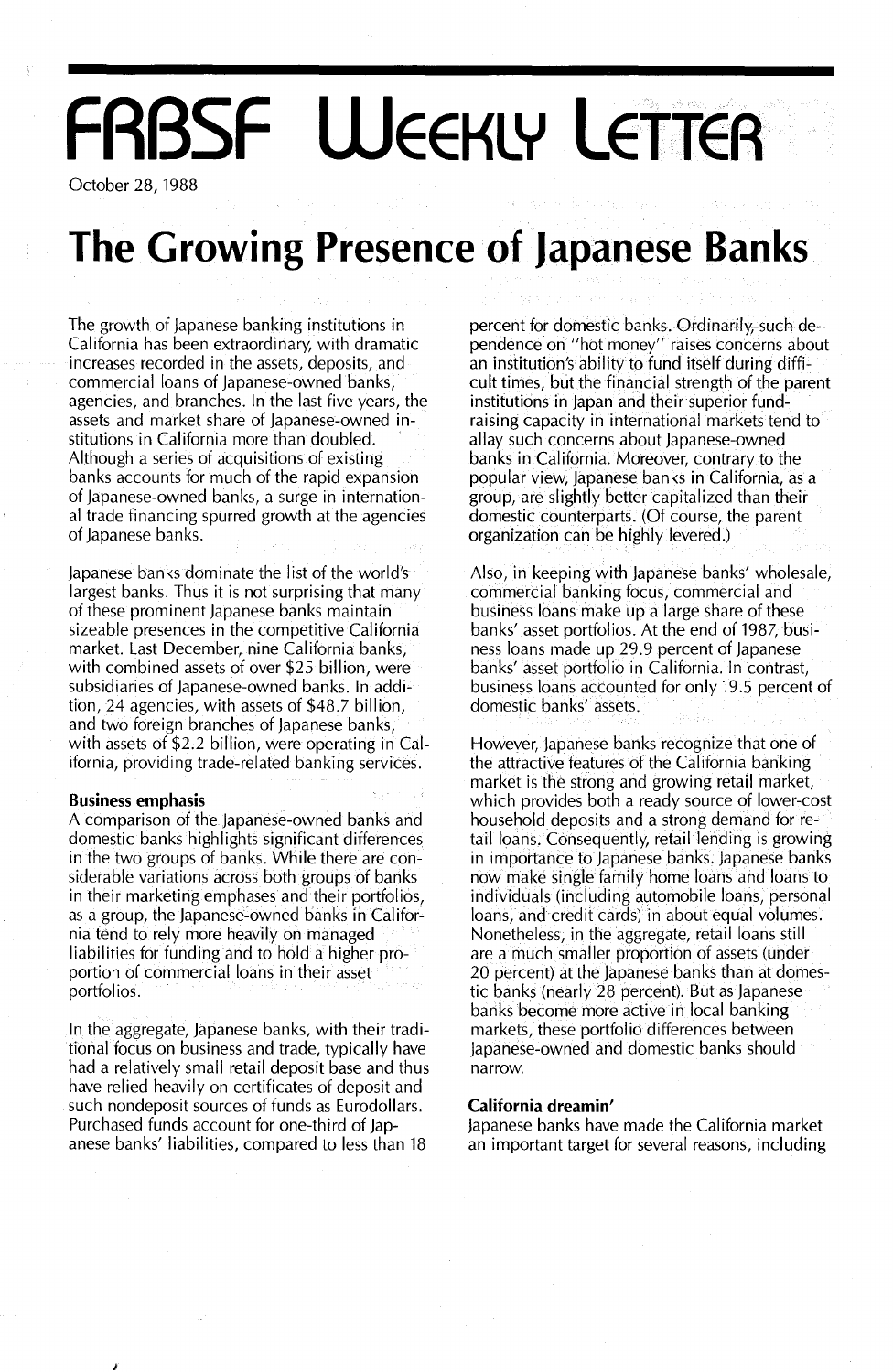## **FR8SF**

a favorable location for international trade and strong economic factors. A majority of the U.S. trade with Japan passes through California on its way to the  $U.S.$  market. The surge in trade with Japan in recent years increased the need for overseas banking services-loans, payment facilities and deposits-on the part of Japanese firms doing business in California. Japanese banks responded to this need by enhancing their presence in California through the growth of their agencies and branches and through the acquisition of a number of existing domestic banks.

In addition to their trade-related customer base, Japanese bankers have also found the domestic California economy attractive in itself. Size, product diversity, and a record of rapid growth and economic stability provide favorable conditions for banking. Moreover, California's state-wide branching structure allows banks to generate a stable and relatively low cost retail deposit base and a strong base for middle market commercial lending.

Finally, the expansion of Japanese banks in California in recent years is associated with the liberalization of Japan's capital markets. Liberalized capital markets in Japan have freed funds for overseas investments, such as bank acquisitions, at a time when the value of the Yen relative to the dollar made U.S. investments attractive.

#### **Market share**

J

The growth of the Japanese banks, agencies, and branches in California has been extraordinary. Measures of traditional market presence—assets, loans, deposits-all show the dramatic increases. Between 1982 and 1987 the assets of Japaneseowned institutions (banks, agencies and branches of foreign banks) in California have more than doubled, growing from \$34.6 billion to \$76.1 billion. Market share, which was 10.7 percent of the total assets of all banks, agencies and branches in 1982, rose to 21.7 percent by the end of 1987. The acquisition of Union Bank

by Bank of Tokyo's subsidiary, California First, which has already received regulatory approvals, will push that total market share to over 24 percent of total assets. And in commercial lending, which is their mainstay, Japanese banks captured nearly one-quarter of the market, not counting the impact on market share from the pending acquisition of Union Bank.

Japanese banks now own four of the top ten banks in the state: California First (6th largest, \$6.3 billion in assets as of 6-30-88), Sanwa Bank California (7th largest, \$5.9 billion), Bank of California (8th largest, \$4.9 billion), and Sumitomo Bank of California (10th largest, \$3.5 billion) and are in the process of acquiring the fifth largest (\$8.7 billion), Union Bank.

### **Shift in foreign ownership**

The expansion of Japanese banks clearly has changed California banking. However, the expanding presence of Japanese banks has had only a small impact on the market share of all foreign banking institutions in California. Over the last five years, foreign banks' market share increased only modestly, from 30.8 percent to 32.3 percent. Rather than wresting market share from domestic banks, Japanese banks essentially have replaced the British banks as the dominant foreign banking power in the California market.

#### **Headstart**

One bonus of Japanese banks' recent expansion in the California market is that they now have a headstart over out-of-state banks in assembling and consolidating a statewide network of banks and branches. This will place them in an enviable position in 1991 when California.is opened to out-of-state competitors. As the picture now stands, Japanese banks' investment in California should be well rewarded, both in terms of current profits and in future franchise value.

> **Gary C. Zimmerman Economist**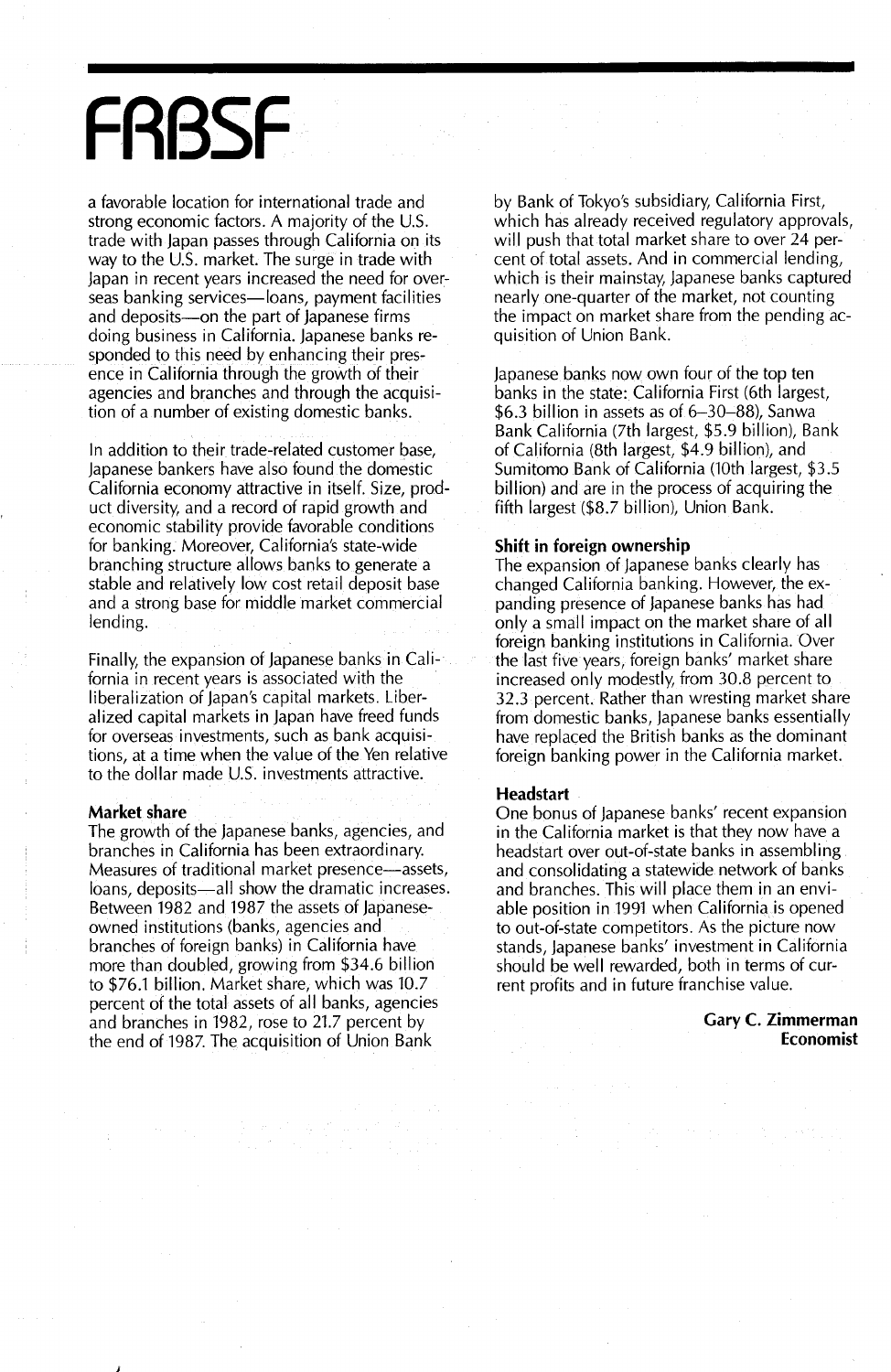|                          |                               | DISTRICT      | <b>ALASKA</b> | <b>ARIZONA</b> | CALIF   | HAWAII                                                      | <b>IDAHO</b> | <b>NEVADA</b> | <b>OREGON</b> | <b>UTAH</b> | WASH        |
|--------------------------|-------------------------------|---------------|---------------|----------------|---------|-------------------------------------------------------------|--------------|---------------|---------------|-------------|-------------|
|                          |                               |               |               |                |         | ASSETS AND LIABILITIES -- \$ MILLION (ALL COMMERCIAL BANKS) |              |               |               |             |             |
| <b>ASSETS</b>            | <b>TOTAL</b>                  | 415,343       | 4,641         | 27,421         | 289,626 | 12,331                                                      | 7,213        | 11,259        | 19,408        | 10,657      | 32,785      |
|                          | <b>FOREIGN</b>                | 42,139        | 1             | N/A            | 39,871  | 865                                                         | N/A          | N/A           | o             | 109         | 1,293       |
|                          | DOMESTIC                      | 373,204       | 4,641         | 27,421         | 249,755 | 11,466                                                      | 7,213        | 11,259        | 19,408        | 10,548      | 31,493      |
| <b>LOANS</b>             | TOTAL                         | 288,205       | 2,429         | 19,691         | 202,370 | 7,280                                                       | 4,727        | 8,433         | 12,234        | 7,112       | 23,929      |
|                          | FOREIGN                       | 34,531        | 1             | N/A            | 33,199  | 629                                                         | N/A          | N/A           | 36            | N/A         | 666         |
|                          | DOMESTIC                      | 253,674       | 2,428         | 19,691         | 169,171 | 6,651                                                       | 4,727        | 8,433         | 12,197        | 7,112       | 23,264      |
|                          | REAL ESTATE                   | 103,949       | 1,008         | 8,704          | 72,856  | 3,381                                                       | 1,187        | 1,606         | 3,652         | 2,848       | 8,707       |
|                          | COMMERCIAL                    | 74,266        | 928           | 4,831          | 50,859  | 1,698                                                       | 1,360        | 1,376         | 4,917         | 1,784       | 6,513       |
|                          | <b>CONSUMER</b>               | 51,262        | 201           | 4,086          | 29,795  | 1,132                                                       | 1,229        | 5,169         | 2,498         | 1,947       | 5,205       |
|                          | <b>AGRICULTURE</b>            | 5,013         | 8.            | 486            | 2,515   | 19                                                          | 606          | 19            | 359           | 116         | 885         |
|                          | INTERNATIONL                  | 98            | N/A           | 52             | 43      | o                                                           | N/A          | N/A           | 0             | 2           |             |
| SECURITIES TOTAL         |                               | 41,788        | 1,184         | 3,554          | 22,845  | 2,514                                                       | 1,536        | 1,784         | 3,292         | 1,713       | 3,367       |
|                          | <b>U.S.T.S.</b>               | 13,697        | 772           | 1.493          | 6,425   | 1,015                                                       | 623          | 596           | 976           | 467         | 1,329       |
|                          | SECONDARY MKT.                | 14,909        | 198           | 430            | 10,773  | 490                                                         | 413          | 390           | 725           | 656         | 832         |
|                          | OTHER SEC.                    | 13,182        | 213           | 1,631          | 5,647   | 1,009                                                       | 500          | 797           | 1,591         | 589         | 1,206       |
| <b>LIABILITIES TOTAL</b> |                               | 391,991       | 4,202         | 25,685         | 274,595 | 11,523                                                      | 6,705        | 10,576        | 18,173        | 9,868       | 30,665      |
|                          | DOMESTIC                      | 349,852       | 4,201         | 25,685         | 234,723 | 10,657                                                      | 6,705        | 10,576        | 18,172        | 9,759       | 29,372      |
| DEPOSITS                 | <b>TOTAL</b>                  | 332,906       | 3,670         | 23,325         | 232,838 | 10,748                                                      | 5,735        | 5,961         | 14,971        | 8,473       | 27,185      |
|                          | <b>FOREIGN</b>                | 34,366        | 1             | N/A            | 32,360  | 615                                                         | N/A          | N/A           | N/A           | 122         | 1,269       |
|                          | DOMESTIC                      | 298,540       | 3,669         | 23,325         | 200,478 | 10,133                                                      | 5,735        | 5,961         | 14,971        | 8,351       | 25,915      |
|                          | <b>DEMAND</b>                 | 75,944        | 878           | 4,957          | 55,282  | 1,751                                                       | 912          | 1,747         | 3,041         | 1,590       | 5,785       |
|                          | TIME & SAV.                   | 222,596       | 2,791         | 18,368         | 145,197 | 8,382                                                       | 4,823        | 4,214         | 11,930        | 6,762       | 20,130      |
| OTHER BORROWINGS         |                               | 35,816        | 473           | 1,992          | 22,188  | 272                                                         | 898          | 4,177         | 2,426         | 934         | 2,456       |
| EQUITY CAPITAL           |                               | 23,352        | 440           | 1,736          | 15,032  | 809                                                         | 509          | 683           | 1,236         | 789         | 2,120       |
| LOAN LOSS RESERVE        |                               | 8,454         | 61            | 381            | 6,932   | 108                                                         | 84           | 181           | 175           | 133         | 399         |
|                          | STANDBY LETTERS OF CREDIT     | 32,571        | 26            | 711            | 28,741  | 332                                                         | 105          | 168           | 548           | 298         | 1,643       |
| LOAN COMMITTMENTS        |                               | 133,421       | 361           | 5,693          | 107,600 | 3,350                                                       | 820          | 1,349         | 3,899         | 1,524       | 8,825       |
| LOANS SOLD               |                               | 104,369       | 38            | 282            | 103,438 | 66                                                          | 37           | 51            | 127           | 68          | 262         |
|                          |                               |               |               |                |         | ASSET QUALITY -- PERCENT OF LOANS (LARGE COMMERICAL BANKS)  |              |               |               |             |             |
|                          | LOAN LOSS RESERVE (ALL BANKS) | 2.93          | 2.51          | $1.93 -$       | 3.43    | 1.48                                                        | 1.78         | 2.15          | 1.43          | 1.88        | 1.67        |
|                          | NET CHARGEOFFS, TOTAL         | 1.02          | 9.78          | 1.05           | 0.89    | 0.18                                                        | 0.62         | 1.97          | 0.98          | 1.16        | 1.15        |
|                          | REAL ESTATE                   | 0.39          | 19.70         | 0.43           | 0.15    | 0.04                                                        | 0.29         | 0.37          | 0.40          | 0.54        | 0.26        |
|                          | COMMERCIAL                    | 0.76          | 4.13          | 0.60           | 0.61    | 0.19                                                        | 0.95         | 2.11          | 0.79          | 1.61        | 1.69        |
|                          | <b>CONSUMER</b>               | 1.75          | 0.79          | 1.90           | 1.90    | 0.28                                                        | 0.66         | 2.46          | 1.16          | 0.79        | 1.32        |
|                          | <b>AGRICULTURE</b>            | 0.28          | N/A           | 0.86           | $-.26$  | 0.97                                                        | 0.85         | N/A           | 1.51          | 0.68        | 0.77        |
|                          | PAST DUE & NONACCRUAL, TOTAL  | 5.56          | 21.20         | 6.50           | 5.84    | 2.20                                                        | 2.83         | 3.89          | 3.27          | 4.63        | 4.37        |
|                          | REAL ESTATE                   | 5.43          | 34.30         | 9.59           | 4.64    | 1.87                                                        | 4.19         | 4.34          | 5.77          | 7.02        | 5.59        |
|                          | COMMERCIAL                    | 5.11          | 16.40         | 6.44<br>in a   | 5.26    | 2.98                                                        | 2.63         | 5.22          | 2.45          | 3.50        | 4.55        |
|                          | <b>CONSUMER</b>               | 2.54          | 2.30          | 1.87           | 2.67    | 2.12                                                        | 1.83         | 3.58          | 1.65          | 2.04        | 2.11        |
|                          | <b>AGRICULTURE</b>            | 12.90         | 4.73          | 5.41           | 19.00   | 26.90                                                       | 4.24         | 0.79          | 7.09          | 5.80        | 6.05        |
|                          |                               |               |               |                |         | EARNINGS AND RETURNS -- \$ MILLION (ALL COMMERCIAL BANKS)   |              |               |               |             |             |
| INCOME                   | <b>TOTAL</b>                  |               |               |                |         |                                                             |              |               |               | 541         |             |
|                          |                               | 20,869        | 201           | 1,262          | 14,641  | 581                                                         | 348          | 713           | 892           |             | 1,690       |
|                          | <b>INTEREST</b>               | 17,470<br>996 | 170           | 1,093          | 12,079  | 510                                                         | 311          | 629           | 776           | 478         | 1,425<br>96 |
| <b>EXPENSES</b>          | <b>FEES &amp; CHARGES</b>     |               | 9             | 69             | 685     | 16                                                          | 20           | 23            | 49            | 29          |             |
|                          | <b>TOTAL</b>                  | 18,504        | 230           | 1,178          | 12,962  | 487                                                         | 304          | 577           | 759           | 504         | 1,505       |
|                          | <b>INTEREST</b>               | 9,136         | 105           | 598            | 6,351   | 273                                                         | 169          | 263           | 391           | 254         | 732         |
|                          | <b>SALARIES</b>               | 3,863         | 46            | 255            | 2,748   | 109                                                         | 53           | 83            | 162           | 80          | 328         |
|                          | LOAN LOSS PROV.               | 1,203         | 14            | 90             | 837     | 13                                                          | 14           | 72            | 35            | 47          | 84          |
|                          | <b>OTHER</b>                  | 4,302         | 65            | 235            | 3,026   | 92                                                          | 69           | 159           | 172           | 123         | 361         |
| INCOME BEFORE TAXES      |                               | 2,356         | $-29$         | 83             | 1,674   | 94                                                          | 45           | 136           | 131           | 37          | 185         |
| <b>TAXES</b>             |                               | 854           | 1             | 17             | 656     | 29                                                          | 13           | 41            | 38            | 9           | 48          |
| NET INCOME               |                               | 1,630         | -29           | 70             | 1,110   | 65                                                          | 31           | 95            | 94            | 28          | 166         |
| ROA (%)                  |                               | 0.80          | $-1.30$       | 0.56           | 0.77    | 1.06                                                        | 0.87         | 1.73          | 1.03          | 0.54        | 1.02        |
| ROE (%)                  |                               | 15.50         | $-13.00$      | 8.94           | 16.50   | 16.40                                                       | 13.50        | 25.70         | 17.10         | 9.37        | 17.80       |

#### REGIONAL BANKING DATA June 30, 1988 (Not Seasonally Adjusted, Preliminary Data)

Opinions expressed in this newsletter do not necessarily reflect the views of the management of the Federal Reserve Bank of San Francisco, or of the Board of Governors of the Federal Reserve System.

Editorial comments may be addressed to the editor (Barbara Bennett) or to the author.... Free copies of Federal Reserve publications can be obtained from the Public Information Department, Federal Reserve Bank of San Francisco, P.O. Box 7702, San Francisco 94120. Phone (415) 974-2246.

)